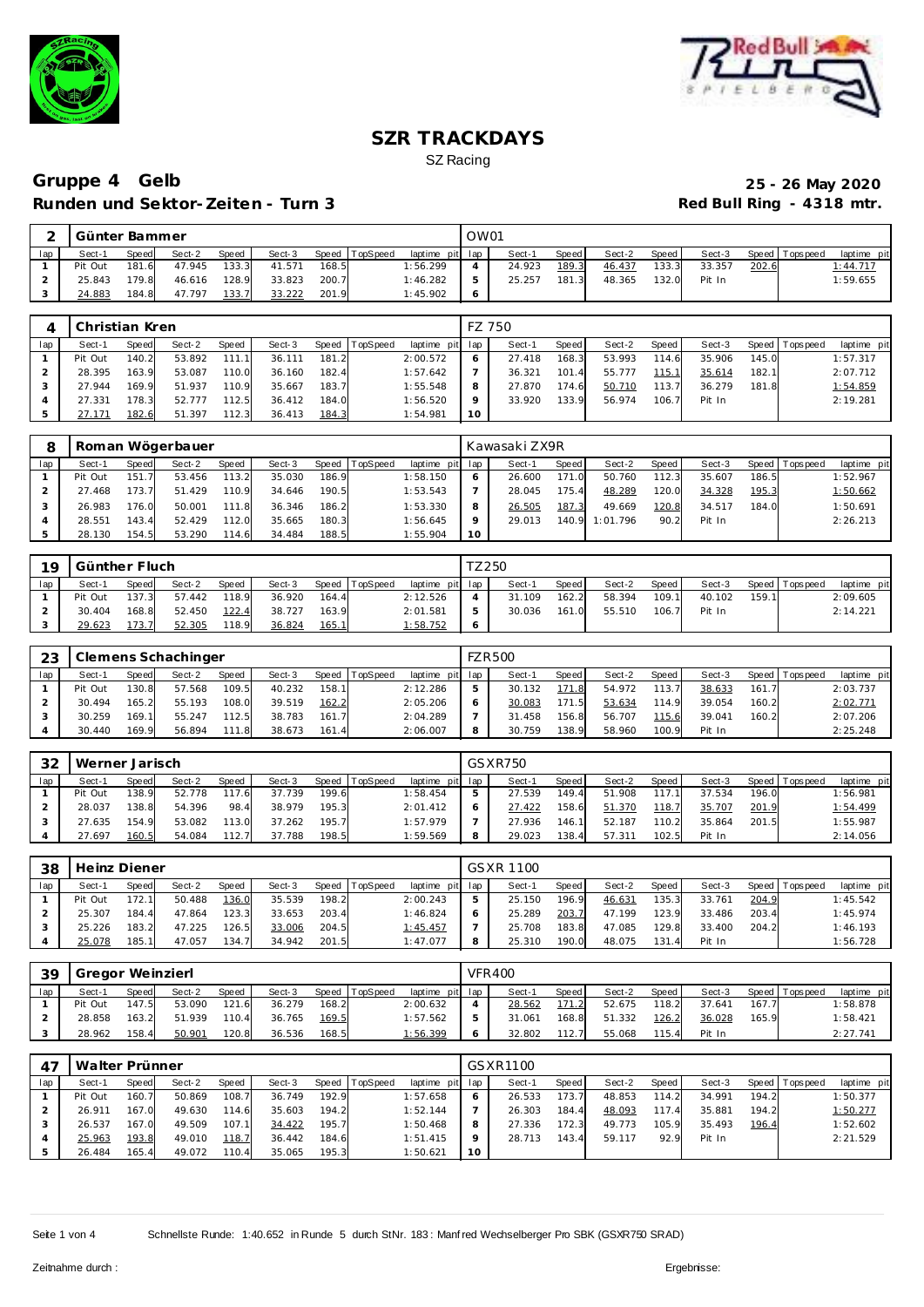



# **Gruppe 4 Gelb 25 - 26 May 2020 Runden und Sektor-Zeiten - Turn 3**

| -57 | Killian Holzer |        |        |       |        |       |                |             | W <sub>01</sub> |        |        |        |       |        |       |                 |             |
|-----|----------------|--------|--------|-------|--------|-------|----------------|-------------|-----------------|--------|--------|--------|-------|--------|-------|-----------------|-------------|
| lap | Sect-1         | Speed  | Sect-2 | Speed | Sect-3 |       | Speed TopSpeed | laptime pit | lap             | Sect-1 | Speed  | Sect-2 | Speed | Sect-3 |       | Speed Tops peed | laptime pit |
|     | Pit Out        | 167.2  | 50.575 | 134.7 | 36.280 | 162.4 |                | 1:55.378    | O               | 29.387 | 173.21 | 48.817 | 142.5 | 35.082 | 165.6 |                 | 1:53.286    |
|     | 29.280         | 178.6  | 49.625 | 141.7 | 34.881 | 166.4 |                | 1:53.786    |                 | 28.930 | 172.6  | 49.599 | 144.0 | 35.862 | 165.9 |                 | 1:54.391    |
|     | 28.803         | 174.81 | 48.998 | 139.2 | 34.674 | 166.9 |                | 1:52.475    | 8               | 28.493 | 172.6  | 48.707 | 146.7 | 34.799 | 165.6 |                 | 1:51.999    |
|     | 28.534         | 176.6  | 48.805 | 135.3 | 35.605 | 164.9 |                | 1:52.944    | Q               | 29.426 | 169.1  | 55.170 | 122.7 | Pit In |       |                 | 2:17.208    |
|     | 29.049         | 174.0  | 50.944 | 142.1 | 34.743 | 166.9 |                | 1:54.736    | 10              |        |        |        |       |        |       |                 |             |

| 58  | Gerald Lazar |       |        |       |        |       |                |                 |   | <b>YZF750</b> |       |          |       |        |       |                 |             |
|-----|--------------|-------|--------|-------|--------|-------|----------------|-----------------|---|---------------|-------|----------|-------|--------|-------|-----------------|-------------|
| lap | Sect-1       | Speed | Sect-2 | Speed | Sect-3 |       | Speed TopSpeed | laptime pit lap |   | Sect-1        | Speed | Sect-2   | Speed | Sect-3 |       | Speed Tops peed | laptime pit |
|     | Pit Out      | 149.6 | 55.586 | 111.8 | 36.873 | 189.8 |                | 2:02.897        | 5 | 26.989        | 172.1 | 51.246   | 115.6 | 37.306 | 194.6 |                 | 1:55.541    |
|     | 27.816       | 160.5 | 52.359 | 118.4 | 36.293 | 192.2 |                | 1:56.468        | 6 | 27.326        | 168.8 | 53.032   | 107.8 | 36.947 | 193.5 |                 | 1:57.305    |
|     | 27.809       | 157.4 | 51.640 | 118.9 | 36.480 | 194.9 |                | 1:55.929        |   | 28.574        | 143.0 | 1:28.031 | 120.0 | 36.158 | 190.8 |                 | 2:32.763    |
|     | 27.236       | 162.7 | 51.757 | 120.3 | 36.391 | 190.1 |                | 1:55.384        | 8 | 28.076        | 153.2 | 58.551   | 98.5  | Pit In |       |                 | 2:23.676    |

| 66  | Peter Vögel |       |          |       |        |       |                |                 |   | Ducati Pantha |       |          |       |        |       |                 |             |
|-----|-------------|-------|----------|-------|--------|-------|----------------|-----------------|---|---------------|-------|----------|-------|--------|-------|-----------------|-------------|
| lap | Sect-1      | Speed | Sect-2   | Speed | Sect-3 |       | Speed TopSpeed | laptime pit lap |   | Sect-1        | Speed | Sect-2   | Speed | Sect-3 |       | Speed Tops peed | laptime pit |
|     | Pit Out     | 136.3 | 1:01.855 | 104.7 | 44.028 | 164.4 |                | 2:19.333        |   | 31.672        | 160.3 | 57.643   | 107.4 | 42.069 | 166.2 |                 | 2:11.384    |
|     | 32.053      | 137.3 | 1:00.120 | 104.4 | 42.903 | 164.4 |                | 2:15.076        |   | 31.049        | 154.5 | 57.634   | 107.8 | 41.221 | 165.4 |                 | 2:09.904    |
|     | 31.067      | 154.3 | 58.148   | 105.1 | 41.887 | 167.4 |                | 2:11.102        |   | 30.926        | 159.5 | 56.489   | 108.4 | 41.461 | 166.9 |                 | 2:08.876    |
|     | 31.053      | 160.0 | 59.272   | 104.9 | 42.682 | 159.5 |                | 2:13.007        | 8 | 31.825        | 139.8 | 1:02.256 | 99.8  | Pit In |       |                 | 2:22.935    |

|     |         |       | homas Eberharter |       |        |       |                  |             |     | Aprillia RSV4 |              |          |       |        |       |                |             |
|-----|---------|-------|------------------|-------|--------|-------|------------------|-------------|-----|---------------|--------------|----------|-------|--------|-------|----------------|-------------|
| lap | Sect-′  | Speed | Sect-2           | Speed | Sect-3 |       | Speed   TopSpeed | laptime pit | lap | Sect-1        | <b>Speed</b> | Sect-2   | Speed | Sect-3 |       | Speed Topspeed | laptime pit |
|     | Pit Out | 43.0  | 57.611           | 108.4 | 37.589 | 189.5 |                  | 2:06.343    | O   | 27.442        | 157.0        | 53.211   | 108.4 | 37.100 | 199.3 |                | 1:57.753    |
|     | 28.147  | 151.0 | 52.743           | 109.3 | 38.987 | 196.0 |                  | 1:59.877    |     | 27.141        | 160.0        | 52.108   | 118.2 | 37.391 | 200.4 |                | 1:56.640    |
|     | 27.639  | 152.7 | 53.194           | 110.9 | 37.427 | 195.3 |                  | 1:58.260    | 8   | 27.529        | 186.4        | 54.105   | 103.8 | 39.012 | 193.9 |                | 2:00.646    |
|     | 27.128  | 157.0 | 55.997           | 115.4 | 39.705 | 193.5 |                  | 2:02.830    | o   | 29.461        | 123.6        | 1:02.697 | 103.3 | Pit In |       |                | 2:28.482    |
|     | 27.090  | 153.4 | 54.316           | 108.0 | 37.328 | 197.8 |                  | 1:58.734    | 10  |               |              |          |       |        |       |                |             |

| 76  |         | homas Reich |        |              |        |       |                |             |              | CBR500 |       |        |       |        |         |           |             |
|-----|---------|-------------|--------|--------------|--------|-------|----------------|-------------|--------------|--------|-------|--------|-------|--------|---------|-----------|-------------|
| lap | Sect-'  | Speed       | Sect-2 | <b>Speed</b> | Sect-3 |       | Speed TopSpeed | laptime pit | lap          | Sect-1 | Speed | Sect-2 | Speed | Sect-3 | Speed T | Tops peed | laptime pit |
|     | Pit Out | 127.0       | 59.378 | 93.1         | 42.089 | 162.2 |                | 2:13.922    | 5            | 31.965 | 158.1 | 56.786 | 97.8  | 40.695 | 159.8   |           | 2:09.446    |
|     | 31.824  | 144.3       | 56.664 | 97.8         | 41.177 | 163.6 |                | 2:09.665    | <sub>O</sub> | 31.293 | 143.8 | 57.344 | 97.8  | 40.916 | 156.1   |           | 2:09.553    |
|     | 31.478  | 158.1       | 56.537 | 98.2         | 40.824 | 162.2 |                | 2:08.839    |              | 31.151 | 163.2 | 55.800 | 100.0 | 41.042 | 157.4   |           | 2:07.993    |
|     | 30.968  | 155.8       | 58.286 | 98.9         | 41.295 | 154.1 |                | 2:10.549    | 8            | 31.861 | 136.5 | 58.712 | 97.6  | Pit In |         |           | 2:23.814    |

|     | Simon Zach |       |        |       |        |       |                |                 |    | Yamaha R6 2009 |       |        |       |        |       |                 |             |
|-----|------------|-------|--------|-------|--------|-------|----------------|-----------------|----|----------------|-------|--------|-------|--------|-------|-----------------|-------------|
| lap | Sect-1     | Speed | Sect-2 | Speed | Sect-3 |       | Speed TopSpeed | laptime pit lap |    | Sect-1         | Speed | Sect-2 | Speed | Sect-3 |       | Speed Tops peed | laptime pit |
|     | Pit Out    | 151.0 | 55.155 | 98.9  | 36.084 | 204.9 |                | 2:01.696        |    | 25.559         | 183.5 | 52.586 | 102.1 | 34.993 | 208.5 |                 | 1:53.138    |
|     | 26.340     | 171.0 | 50.149 | 105.5 | 34.953 | 206.1 |                | 1:51.442        |    | 25.503         | 181.0 | 47.757 | 116.1 | 34.708 | 207.3 |                 | 1:47.968    |
|     | 25.689     | 171.8 | 49.440 | 109.1 | 35.288 | 204.5 |                | 1:50.417        |    | 25.708         | 175.4 | 48.807 | 110.7 | 34.495 | 205.3 |                 | 1:49.010    |
|     | 26.102     | 172.9 | 50.393 | 106.7 | 35.056 | 207.3 |                | 1:51.551        |    | 25.917         | 169.3 | 53.277 | 91.7  | Pit In |       |                 | 2:13.242    |
|     | 26.883     | 161.2 | 49.307 | 106.7 | 35.928 | 206.1 |                | 1:52.118        | 10 |                |       |        |       |        |       |                 |             |

| 111 | Klaus Holzer |       |        |       |        |       |          |                 |         | Aprillia RSV4 |       |        |       |        |       |                |             |
|-----|--------------|-------|--------|-------|--------|-------|----------|-----------------|---------|---------------|-------|--------|-------|--------|-------|----------------|-------------|
| lap | Sect-1       | Speed | Sect-2 | Speed | Sect-3 | Speed | TopSpeed | laptime pit lap |         | Sect-1        | Speed | Sect-2 | Speed | Sect-3 |       | Speed Topspeed | laptime pit |
|     | Pit Out      | 172.3 | 48.509 | 122.4 | 33.553 | 204.5 |          | 1:51.025        | O       | 24.926        | 191.0 | 46.413 | 138.5 | 32.202 | 205.3 |                | 1:43.541    |
|     | 25.169       | 172.6 | 46.989 | 141.4 | 33.536 | 203.4 |          | 1:45.694        |         | 24.582        | 190.3 | 45.219 | 131.  | 32.280 | 206.9 |                | 1:42.081    |
|     | 24.463       | 191.0 | 46.738 | 140.3 | 33.302 | 192.9 |          | 1:44.503        | 8       | 24.277        | 193.4 | 45.023 | 141.7 | 32.283 | 204.9 |                | 1:41.583    |
|     | 24.854       | 182.3 | 46.625 | 135.3 | 33.097 | 206.9 |          | 1:44.576        | $\circ$ | 24.280        | 193.4 | 45.223 | 137.  | 31.831 | 207.3 |                | 1:41.334    |
|     | 25.246       | 186.7 | 47.890 | 131.1 | 33.180 | 204.2 |          | 1:46.316        | 10      | 24.775        | 168.0 | 50.551 | 119.7 | Pit In |       |                | 2:08.485    |

| 121 | Karl Koller |       |        |              |        |       |          |                 |   | Kawasaki ZXR 750 |         |                |       |        |       |                 |             |
|-----|-------------|-------|--------|--------------|--------|-------|----------|-----------------|---|------------------|---------|----------------|-------|--------|-------|-----------------|-------------|
| lap | Sect-1      | Speed | Sect-2 | <b>Speed</b> | Sect-3 | Speed | TopSpeed | laptime pit lap |   | Sect-1           | Speed i | Sect-2         | Speed | Sect-3 |       | Speed Tops peed | laptime pit |
|     | Pit Out     | 185.7 | 50.324 | 124.7        | 35.802 | 197.4 |          | 1:52.688        |   | 25.829           | 203.7   | 49.501         | 128.3 | 35.242 | 193.5 |                 | 1:50.572    |
|     | 26.138      | 187.7 | 48.736 | 128.6        | 35.005 | 198.2 |          | 1:49.879        |   | 26.035           | 190.3   | 1:33.615       | 68.8  | 38.570 | 198.5 |                 | 2:38.220    |
|     | 25.793      | 194.5 | 48.618 | 127.7        | 35.430 | 196.0 |          | 1:49.841        |   | 26.682           | 177.2   | 50.259         | 123.6 | 36.830 | 191.2 |                 | 1:53.771    |
|     | 26.998      | 189.7 | 48.899 | 129.5        | 35.670 | 194.9 |          | 1:51.567        | 8 | 27.060           |         | 189.3 1:03.663 | 80.5  | Pit In |       |                 | 2:33.528    |

|     | 177 Dieter Schnalzer |       |                |       |        |       |                |                 | Ducati 450 BJ 1967 |       |                  |       |        |       |                |             |
|-----|----------------------|-------|----------------|-------|--------|-------|----------------|-----------------|--------------------|-------|------------------|-------|--------|-------|----------------|-------------|
| lap | Sect-1               | Speed | Sect-2         | Speed | Sect-3 |       | Speed TopSpeed | laptime pit lap | Sect-1             | Speed | Sect-2           | Speed | Sect-3 |       | Speed Topspeed | laptime pit |
|     | Pit Out              |       | 112.8 1:05.883 | 97.8  | 44.639 | 133.7 |                | 2:29.615        | 36.758             |       | 130.7 1:02.204   | 107.1 | 43.953 | 134.3 |                | 2:22.915    |
|     | 36.056               |       | 133.9 1:02.214 | 109.3 | 43.738 | 135.3 |                | 2:22.008        | 36.559             |       | $127.7$ 1:02.413 | 108.2 | 44.224 | 134.8 |                | 2:23.196    |
|     | 35.721               |       | 138.2 1:00.945 | 108.2 | 44.123 | 132.7 |                | 2:20.789        | 38.461             |       | 99.7 1:13.002    | 88.1  | Pit In |       |                | 2:54.489    |

Seite 2 von 4 Schnellste Runde: 1:40.652 in Runde 5 durch StNr. 183: Manf red Wechselberger Pro SBK (GSXR750 SRAD)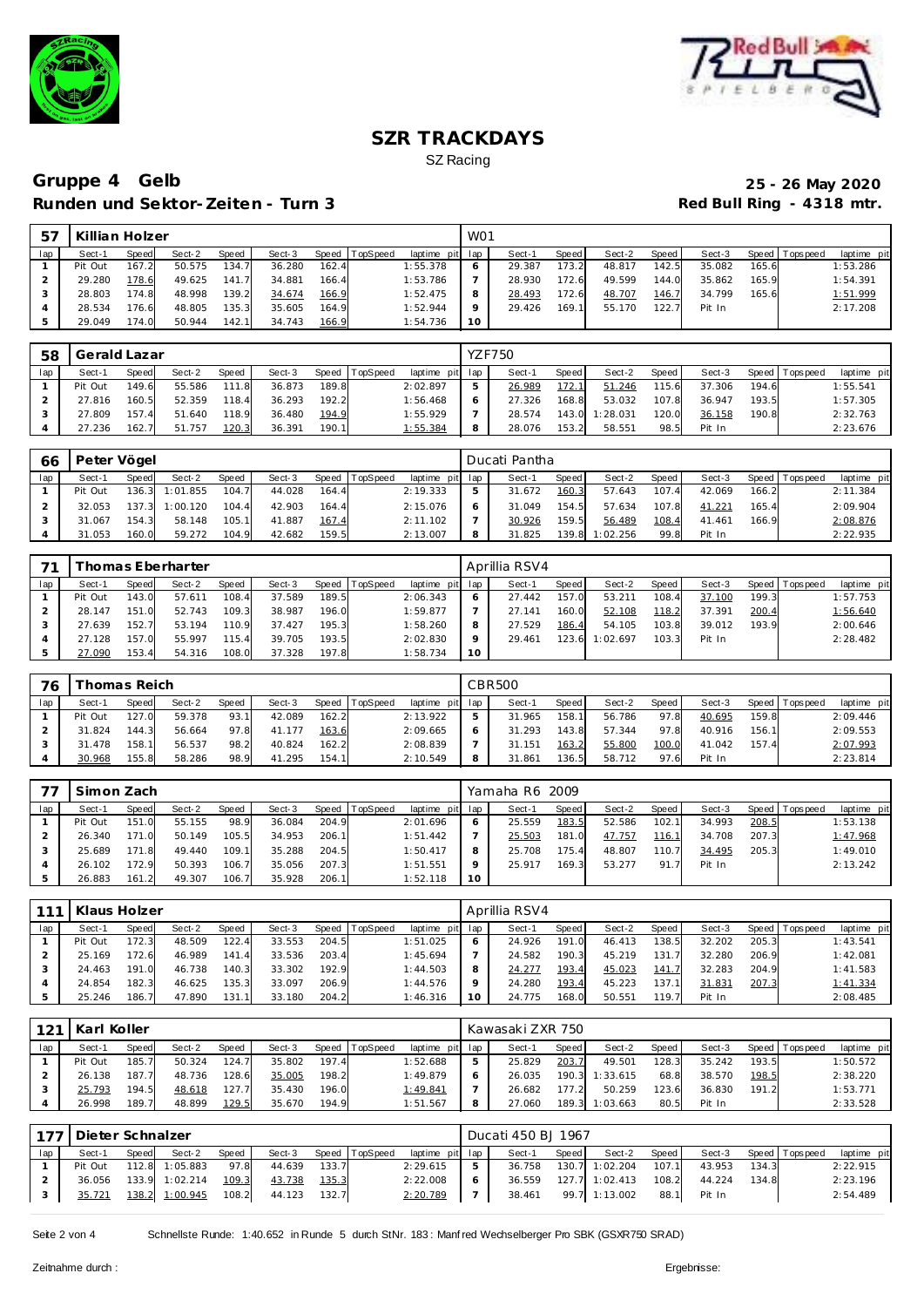



# **Runden und Sektor-Zeiten - Turn 3**

# Gruppe 4 Gelb<br>
Runden und Sektor-Zeiten - Turn 3 Red Bull Ring - 4318 mtr.

| 1831 |         |       |        |       | Manfred Wechselberger Pro SBK |       |          |                 | GSXR750 SRAD |              |        |       |        |       |                 |             |
|------|---------|-------|--------|-------|-------------------------------|-------|----------|-----------------|--------------|--------------|--------|-------|--------|-------|-----------------|-------------|
| lap  | Sect-1  | Speed | Sect-2 | Speed | Sect-3                        | Speed | TopSpeed | laptime pit lap | Sect-1       | <b>Speed</b> | Sect-2 | Speed | Sect-3 |       | Speed Tops peed | laptime pit |
|      | Pit Out | 173.7 | 47.849 | 120.8 | 33.129                        | 216.4 |          | 1:48.885        | 22.960       | 196.9        | 45.908 | 134.0 | 31.784 | 224.5 |                 | 1:40.652    |
|      | 24.218  | 187.3 | 45.135 | 128.9 | 32.403                        | 225.0 |          | 1:41.756        | 23.086       | 206.0        | 45.776 | 129.8 | 32.295 | 225.9 |                 | 1:41.157    |
|      | 23.825  | 184.8 | 44.954 | 135.3 | 32.714                        | 222.7 |          | 1:41.493        | 23.190       | 191.3        | 45.794 | 128.0 | 32.011 | 225.9 |                 | 1:40.995    |
|      | 23.726  | 186.4 | 45.141 | 128.6 | 31.842                        | 225.5 |          | 1:40.709        | 28.694       | 179.2        | 47.295 | 130.1 | Pit In |       |                 | 1:58.726    |

| 198 |         |       | Andreas Kieslinger |              |        |       |          |                 |    | CBR600 |       |        |       |        |       |                |             |
|-----|---------|-------|--------------------|--------------|--------|-------|----------|-----------------|----|--------|-------|--------|-------|--------|-------|----------------|-------------|
| lap | Sect-1  | Speed | Sect-2             | <b>Speed</b> | Sect-3 | Speed | TopSpeed | laptime pit lap |    | Sect-1 | Speed | Sect-2 | Speed | Sect-3 |       | Speed Topspeed | laptime pit |
|     | Pit Out | 148.1 | 53.607             | 112.5        | 36.933 | 189.5 |          | 2:01.889        |    | 27.257 | 172.9 | 52.479 | 100.9 | 36.222 | 194.2 |                | 1:55.958    |
|     | 27.899  | 165.2 | 52.378             | 113.0        | 36.763 | 193.5 |          | 1:57.040        |    | 26.948 | 171.8 | 50.723 | 115.6 | 36.108 | 187.5 |                | 1:53.779    |
|     | 27.071  | 166.7 | 51.142             | 115.1        | 36.552 | 193.9 |          | 1:54.765        |    | 27.211 | 175.7 | 51.050 | 113.0 | 35.751 | 195.3 |                | 1:54.012    |
|     | 27.574  | 168.8 | 51.146             | 113.4        | 36.105 | 193.5 |          | 1:54.825        |    | 29.581 | 144.1 | 57.591 | 103.4 | Pit In |       |                | 2:20.857    |
|     | 27.324  | 162.4 | 53.442             | 112.0        | 36.140 | 192.9 |          | : 56.906        | 10 |        |       |        |       |        |       |                |             |

| 203 |         |       | Stefan Unterweger |       |        |       |          |                 | GSXR600 |       |        |       |        |       |          |             |
|-----|---------|-------|-------------------|-------|--------|-------|----------|-----------------|---------|-------|--------|-------|--------|-------|----------|-------------|
| lap | Sect-1  | Speed | Sect-2            | Speed | Sect-3 | Speed | TopSpeed | laptime pit lap | Sect-1  | Speed | Sect-2 | Speed | Sect-3 | Speed | Topspeed | laptime pit |
|     | Pit Out | 141.5 | 57.527            | 110.7 | 39.503 | 155.4 |          | 2:08.842        | 31.177  | 162.7 | 55.321 | '12.3 | 39.267 | 155.2 |          | 2:05.765    |
|     | 32.354  | 148.9 | 55.764            | 110.7 | 40.139 | 153.0 |          | 2:08.257        | 31.856  | 148.9 | 55.752 | 113.4 | 39.203 | 150.6 |          | 2:06.811    |
|     | 31.937  | 153.0 | 56.447            | 111.3 | 38.618 | 158.6 |          | 2:07.002        | 32.146  | 147.1 | 55.692 | 114.9 | 39.205 | 153.0 |          | 2:07.043    |
|     | 31.887  | 151.  | 57.218            | 92.8  | 41.346 | 158.1 |          | 2:10.451        | 32.317  | 139.5 | 57.766 | 95.7  | Pit In |       |          | 2:26.402    |

| 233 | Klaus Gastinger |              |        |       |        |       |                  |                 |    | VFR 750 RC 24 |       |          |       |        |       |                 |             |
|-----|-----------------|--------------|--------|-------|--------|-------|------------------|-----------------|----|---------------|-------|----------|-------|--------|-------|-----------------|-------------|
| lap | Sect-1          | <b>Speed</b> | Sect-2 | Speed | Sect-3 |       | Speed   TopSpeed | laptime pit lap |    | Sect-1        | Speed | Sect-2   | Speed | Sect-3 |       | Speed Tops peed | laptime pit |
|     | Pit Out         | 163.2        | 50.172 | 124.1 | 35.013 | 189.8 |                  | 1:55.319        |    | 26.246        | 195.2 | 47.950   | 127.4 | 33.995 | 192.5 |                 | 1:48.191    |
|     | 26.452          | 186.7        | 48.645 | 119.5 | 34.708 | 188.8 |                  | 1:49.805        |    | 26.382        | 188.7 | 47.995   | 124.1 | 33.979 | 192.5 |                 | 1:48.356    |
|     | 26.889          | 200.6        | 49.006 | 126.2 | 34.500 | 190.5 |                  | 1:50.395        |    | 25.964        | 187.3 | 48.801   | 120.5 | 34.746 | 190.1 |                 | 1:49.511    |
|     | 26.471          | 183.5        | 51.269 | 130.8 | 33.747 | 190.8 |                  | 1:51.487        |    | 32.217        | 123.2 | 1:02.194 | 105.9 | Pit In |       |                 | 2:22.164    |
|     | 27.844          | 196.6        | 48.283 | 132.7 | 34.818 | 190.8 |                  | 1:50.945        | 10 |               |       |          |       |        |       |                 |             |

|     |         |       | Gerhard Gautsch-CSC |       |        |           |          |                 | Ducati 851 BJ 91 / 450 BJ 69 |       |          |       |        |       |                   |             |
|-----|---------|-------|---------------------|-------|--------|-----------|----------|-----------------|------------------------------|-------|----------|-------|--------|-------|-------------------|-------------|
| lap | Sect-1  | Speed | Sect-2              | Speed | Sect-3 | Speed   T | TopSpeed | laptime pit lap | Sect-1                       | Speed | Sect-2   | Speed | Sect-3 |       | Speed   Tops peed | laptime pit |
|     | Pit Out | 132.8 | 58.049              | 109.1 | 40.338 | 171.4     |          | 2:14.889        | 29.160                       | 162.2 | 55.107   | 114.6 | 38.292 | 174.2 |                   | 2:02.559    |
|     | 29.663  | 145.9 | 55.241              | 105.1 | 39.115 | 172.2     |          | 2:04.019        | 29.139                       | 157.4 | 53.632   | 113.9 | 38.416 | 175.0 |                   | 2:01.187    |
|     | 29.096  | 160.7 | 53.707              | 109.5 | 38.605 | 173.4     |          | 2:01.408        | 29.656                       | 149.8 | 53.595   | 117.9 | 37.956 | 175.9 |                   | 2:01.207    |
|     | 29.069  | 156.3 | 57.153              | 114.6 | 39.114 | 171.4     |          | 2:05.336        | 36.916                       | 102.4 | 1:07.788 | 89.6  | Pit In |       |                   | 2:38.967    |

| 335 |         |       | Gerhard Reitzeldorfer |       |        |       |          |                 | Honda CBR 500 BJ 88 |              |          |       |        |       |                |                  |
|-----|---------|-------|-----------------------|-------|--------|-------|----------|-----------------|---------------------|--------------|----------|-------|--------|-------|----------------|------------------|
| lap | Sect-1  | Speed | Sect-2                | Speed | Sect-3 | Speed | TopSpeed | laptime pit lap | Sect-1              | <b>Speed</b> | Sect-2   | Speed | Sect-3 |       | Speed Topspeed | laptime pit      |
|     | Pit Out | 142.8 | 1:00.087              | 96.4  | 42.405 | 157.2 |          | 2:16.245        | 30.808              | 151.9        | 56.293   | 103.3 | 41.047 | 171.7 |                | <u> 2:08.148</u> |
|     | .954    | 132.4 | 57.695                | 101.1 | 40.159 | 176.5 |          | 2:09.808        | 30.009              | 158.8        | 1:03.240 | 87.5  | Pit In |       |                | 2:30.481         |

|     | 412   Alois Viertelmayr |       |        |              |        |       |                |                 | <b>VF1000F</b> |       |        |       |        |       |                 |             |
|-----|-------------------------|-------|--------|--------------|--------|-------|----------------|-----------------|----------------|-------|--------|-------|--------|-------|-----------------|-------------|
| lap | Sect-1                  | Speed | Sect-2 | <b>Speed</b> | Sect-3 |       | Speed TopSpeed | laptime pit lap | Sect-1         | Speed | Sect-2 | Speed | Sect-3 |       | Speed Tops peed | laptime pit |
|     | Pit Out                 | 129.9 | 57.954 | 103.8        | 39.178 | 196.0 |                | 2:11.492        | 27.259         | 161.0 | 55.528 | 104.0 | 38.459 | 196.7 |                 | 2:01.246    |
|     | 28.041                  | 151.7 | 53.559 | 112.3        | 37.899 | 196.0 |                | 1:59.499        | 27.859         | 160.3 | 52.908 | 112.5 | 37.913 | 196.4 |                 | 1:58.680    |
|     | 27.721                  | 163.4 | 52.603 | 110.7        | 38.422 | 198.2 |                | 1:58.746        | 27.379         | 158.1 | 52.252 | 110.7 | 38.356 | 192.9 |                 | 1:57.987    |
|     | 27.018                  | 166.2 | 56.675 | 107.6        | 38.070 | 194.2 |                | 2:01.763        | 28.247         | 152.7 | 59.831 | 100.0 | Pit In |       |                 | 2:20.889    |

|     | 423 Herbert Kronawetter |              |                |              |        |       |          |                 |               |        |       |        |       |        |       |                 |                  |
|-----|-------------------------|--------------|----------------|--------------|--------|-------|----------|-----------------|---------------|--------|-------|--------|-------|--------|-------|-----------------|------------------|
| lap | Sect-1                  | <b>Speed</b> | Sect-2         | <b>Speed</b> | Sect-3 | Speed | TopSpeed | laptime pit lap |               | Sect-  | Speed | Sect-2 | Speed | Sect-3 |       | Speed Tops peed | laptime pit      |
|     | Pit Out                 |              | 134.4 1:01.726 | 90.9         | 43.060 | 186.5 |          | 2:17.249        | $\mathcal{L}$ | 30.523 | 144.1 | 57.986 | 86.7  | 41.642 | 189.5 |                 | <u> 2:10.151</u> |
|     | 30.859                  | 128.0        | 1:00.924       | 91.5         | 42.567 | 188.2 |          | 2:14.350        |               | 30.993 | 142.8 | 59.360 | 93.9  | Pit In |       |                 | 2:24.523         |

|     | 439   Karl Mitteregger |              |                |       |        |       |                |                 |        |        |       |        |       |        |       |                |             |
|-----|------------------------|--------------|----------------|-------|--------|-------|----------------|-----------------|--------|--------|-------|--------|-------|--------|-------|----------------|-------------|
| lap | Sect-1                 | <b>Speed</b> | Sect-2         | Speed | Sect-3 |       | Speed TopSpeed | laptime pit lap |        | Sect-1 | Speed | Sect-2 | Speed | Sect-3 |       | Speed Topspeed | laptime pit |
|     | Pit Out                |              | 140.9 1:01.542 | 87.9  | 41.257 | 188.2 |                | 2:20.585        | $\sim$ | 29.108 | 151.5 | 56.500 | 105.9 | 40.311 | 184.0 |                | 2:05.919    |
|     | 29.173                 | 135.9        | 57.880         | 98.7  | 40.206 | 185.6 |                | 2:07.259        |        |        |       |        |       |        |       |                |             |

|     | '477   Christian Lanzenbacher |       |          |       |                                             |                       |                 |     | GSXR750 |       |                     |              |       |                       |             |
|-----|-------------------------------|-------|----------|-------|---------------------------------------------|-----------------------|-----------------|-----|---------|-------|---------------------|--------------|-------|-----------------------|-------------|
| lap | Sect-1                        | Speed | Sect-2 L | Speed |                                             | Sect-3 Speed TopSpeed | laptime pit lap |     | Sect-1  | Speed | Sect-2 Speed        |              |       | Sect-3 Speed Topspeed | laptime pit |
|     | Pit Out                       | 148.5 | 52.579   | 123.9 | 36.242 180.9                                |                       | 2:02.309        | - 5 | 27.756  |       | 172.6 51.676 120.8  | 37.102 182.1 |       |                       | 1:56.534    |
|     |                               |       |          |       | 27.630  164.4  51.747  110.7  37.040  182.4 |                       | $1:56.417$ 6    |     |         |       | 28.146 165.7 50.300 | 125.3 34.938 | 185.6 |                       | 1:53.384    |

Seite 3 von 4 Schnellste Runde: 1:40.652 in Runde 5 durch StNr. 183: Manf red Wechselberger Pro SBK (GSXR750 SRAD)